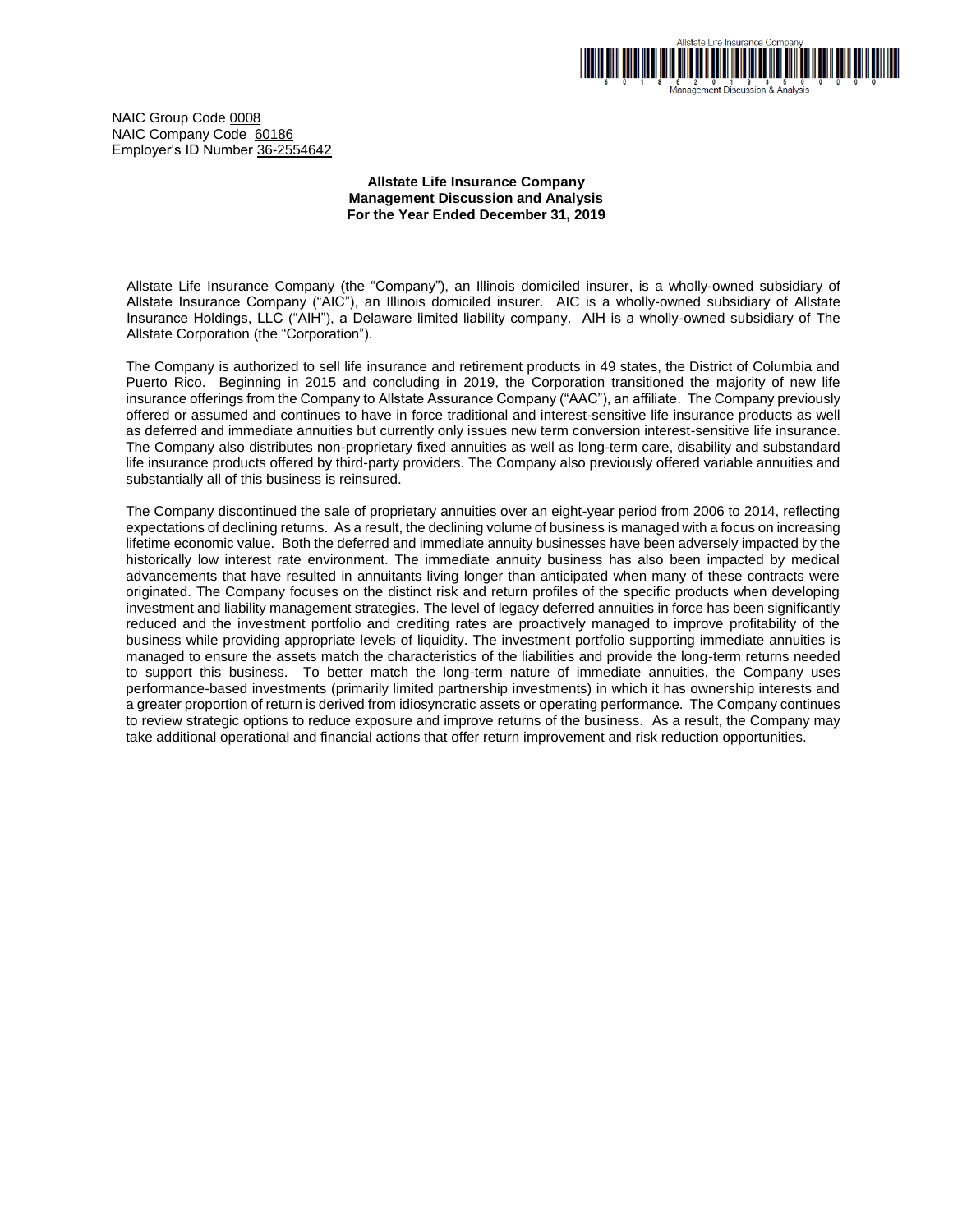# **FINANCIAL POSITION**

# **BALANCE SHEET**

| (in millions)                                                           |    | 2019      |    | 2018   |
|-------------------------------------------------------------------------|----|-----------|----|--------|
| Cash and invested assets                                                | S  | 26,634 \$ |    | 26.778 |
| Premiums and considerations                                             |    | 213       |    | 222    |
| Other assets                                                            |    | 354       |    | 376    |
| From Separate Accounts, Segregated Accounts and Protected Cell Accounts |    | 2,965     |    | 2,755  |
| Total assets                                                            | S  | 30,166    | S  | 30,131 |
| Aggregate reserves for life contracts                                   | \$ | 18,674 \$ |    | 19,211 |
| Aggregate reserves for accident and health contracts                    |    | 82        |    | 92     |
| Liability for deposit-type contracts                                    |    | 1,880     |    | 2.028  |
| Contract claims and liabilities                                         |    | 121       |    | 123    |
| Asset valuation reserve                                                 |    | 1.008     |    | 907    |
| Funds held under coinsurance                                            |    | 776       |    | 713    |
| Other liabilities                                                       |    | 843       |    | 831    |
| From Separate Accounts Statement                                        |    | 2.965     |    | 2,755  |
| Total liabilties                                                        |    | 26,349    |    | 26,660 |
| Capital and surplus                                                     |    | 3.817     |    | 3,471  |
| Total liabilties and capital and surplus                                |    | 30,166    | \$ | 30,131 |

# **Cash and invested assets**

Total cash and invested assets decreased \$144 million, or 1%, as of December 31, 2019 primarily to fund business operations and from payment of a cash dividend to AIC. Explanations of significant items to follow.

# **Portfolio composition by investment strategy**

The following table presents the investment portfolio by strategy as of December 31:

|                                                 | 2019 |                  |    |                       |    | 2018   |   |        |
|-------------------------------------------------|------|------------------|----|-----------------------|----|--------|---|--------|
| (in millions)                                   |      | Market-<br>based |    | Performance-<br>based |    | Total  |   | Total  |
| <b>Bonds</b>                                    | S    | 16.609 \$        |    | 19                    | \$ | 16,628 | S | 16,906 |
| Preferred stocks                                |      | 14               |    | 15                    |    | 29     |   | 30     |
| Common stocks                                   |      | 1.476            |    | 82                    |    | 1,558  |   | 1.703  |
| Mortgage loans on real estate                   |      | 3,197            |    |                       |    | 3,197  |   | 3,224  |
| Real estate                                     |      |                  |    | 169                   |    | 169    |   | 124    |
| Cash and cash equivalents                       |      | 454              |    |                       |    | 454    |   | 479    |
| Short-term investments                          |      | 438              |    |                       |    | 439    |   | 133    |
| Contract Ioans                                  |      | 556              |    |                       |    | 556    |   | 559    |
| Other invested assets                           |      | 308              |    | 3,181                 |    | 3,489  |   | 3,582  |
| Derivatives                                     |      | 103              |    |                       |    | 103    |   | 28     |
| Securities lending reinvested collateral assets |      |                  |    |                       |    |        |   | 5      |
| Other                                           |      | 5                |    |                       |    | 5      |   | 5      |
| Total                                           |      | 22,167           | \$ | 3,467                 | SS | 26,634 | S | 26,778 |
| % of total                                      |      | 87%              |    | 13%                   |    |        |   |        |

The return on the investment portfolio is an important component of the Company's ability to offer good value to customers and earn an acceptable return on capital. The Company identifies a strategic asset allocation which considers both the nature of the liabilities and the risk and return characteristics of the various asset classes in which it invests. This allocation is informed by long-term market expectations, as well as other considerations such as risk appetite, portfolio diversification, duration, desired liquidity and capital. Within appropriate ranges relative to strategic allocations, tactical allocations are made in consideration of prevailing and potential future market conditions. The Company manages risks that involve uncertainty related to interest rates, credit spreads, equity returns and currency exchange rates.

The Company's portfolio is comprised of assets chosen to generate returns to support corresponding liabilities, within an asset-liability framework that targets an appropriate return on capital. For shorter-term annuity liability cash flows and life insurance liabilities, the Company invests primarily in bonds and commercial mortgage loans with maturity profiles aligned with liability cash flow requirements. For longer-term immediate annuity liability cash flows, the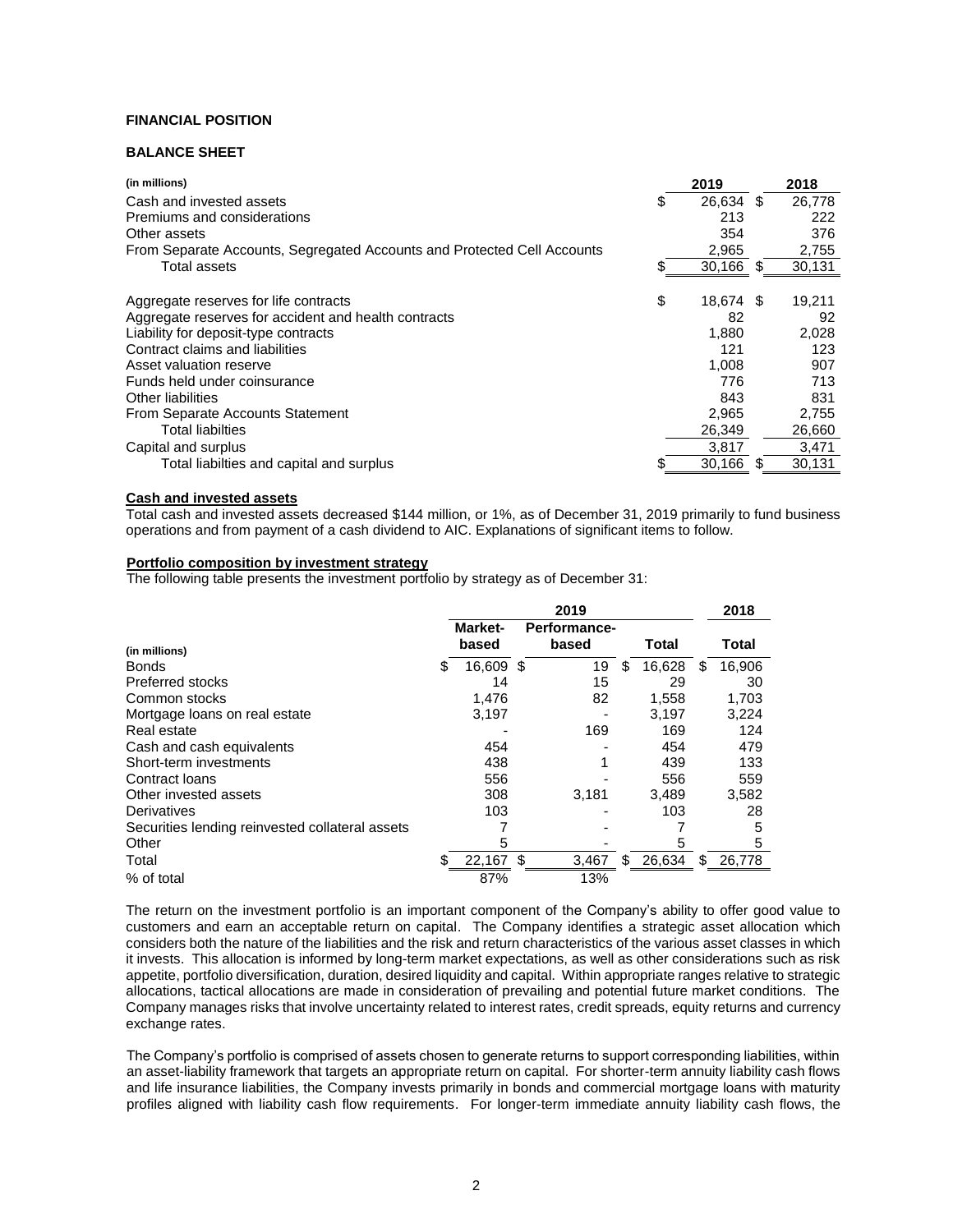Company invests primarily in performance-based investments, such as limited partnerships, and publicly traded common stocks.

The Company utilizes two primary strategies to manage risks and returns and to position the portfolio to take advantage of market opportunities while attempting to mitigate adverse effects. As strategies and market conditions evolve, the asset allocation may change or assets may be moved between strategies.

Market-based strategy includes investments primarily in fixed income securities and common stocks. It seeks to deliver predictable earnings aligned to business needs and take advantage of short-term opportunities primarily through public and private fixed income investments and public equity securities. As of December 31, 2019, 87% of the portfolio follows this strategy with 86% in bonds and commercial mortgage loans and 6% in common stocks.

Performance-based strategy seeks to deliver attractive risk-adjusted returns and supplement market risk with idiosyncratic risk. Returns are impacted by a variety of factors including general macroeconomic and public market conditions as public benchmarks are often used in the valuation of underlying investments. Variability in earnings will also result from the performance of the underlying assets or business and the timing of sales of those investments. Earnings from the sales of investments may be recorded as net investment income or realized capital gains and losses. The portfolio, which primarily includes private equity and real estate with a majority being limited partnerships, is diversified across a number of characteristics, including managers or partners, vintage years, strategies, geographies (including international) and industry sectors or property types. These investments are generally illiquid in nature, often require specialized expertise, typically involve a third-party manager, and often enhance returns and income through transformation at the company or property level. A portion of these investments seek returns in markets or asset classes that are dislocated or special situations, primarily in private markets. As of December 31, 2019, 13% of the portfolio follows this strategy with 12% in other invested assets primarily invested in limited partnerships.

Invested assets and market-based investments are expected to decline with reductions in contractholder funds and income related to performance-based investments will result in variability of earnings. Performance-based investments and equity securities will continue to be allocated primarily to the longer-term immediate annuity liabilities to reduce the risk that investment returns are below levels required to meet their funding needs while shorter-term annuity liabilities will be invested in market-based investments.

The Company has a comprehensive portfolio monitoring process to identify and evaluate each security whose carrying value may be other-than-temporarily impaired. The portfolio monitoring process includes a quarterly review of all securities to identify instances where the fair value of a security compared to its amortized cost (for bonds) or cost (for stocks) is below established thresholds. The process also includes monitoring of other impairment indicators such as ratings, rating downgrades and payment defaults.

# **Bonds**

Bonds decreased \$278 million, or 2% from the prior year primarily to fund business operations and cash dividend paid to AIC.

The bond portfolio consists of corporate bonds including publicly traded and privately placed securities, asset-backed securities ("ABS"), municipal bonds, U.S. government bonds, mortgage-backed securities ("MBS"), and foreign government bonds.

As of December 31, 2019, 84% of the consolidated bond portfolio was rated investment grade, which is defined as a security having an National Association of Insurance Commissioners ("NAIC") designation of 1 or 2, a rating of Aaa, Aa, A, or Baa from Moody's, a rating of AAA, AA, A or BBB from S&P Global Ratings, a comparable rating from another nationally recognized rating agency or a comparable internal rating if an externally provided rating is not available. There was no significant change in the bond portfolio quality distribution from the prior year.

Bonds with an NAIC designation of 1 through 5, including loan-backed and structured securities and excluding Securities Valuation Office-identified investments, are reported at amortized cost using the effective yield method. Bonds with an NAIC designation of 6 are reported at the lower of amortized cost or fair value, with the difference reflected in unassigned surplus as unrealized capital loss.

Corporate bonds totaled \$13.58 billion and \$13.54 billion as of December 31, 2019 and 2018, respectively. The bond portfolio contained \$9.29 billion and \$9.12 billion of publicly traded corporate bonds as of December 31, 2019 and 2018, respectively. As of December 31, 2019, 88% of the publicly traded corporate bonds were rated investment grade. As of December 31, 2019, the portfolio also contained \$4.29 billion of privately placed corporate securities compared to \$4.43 billion as of December 31, 2018. Privately placed securities primarily consist of corporate issued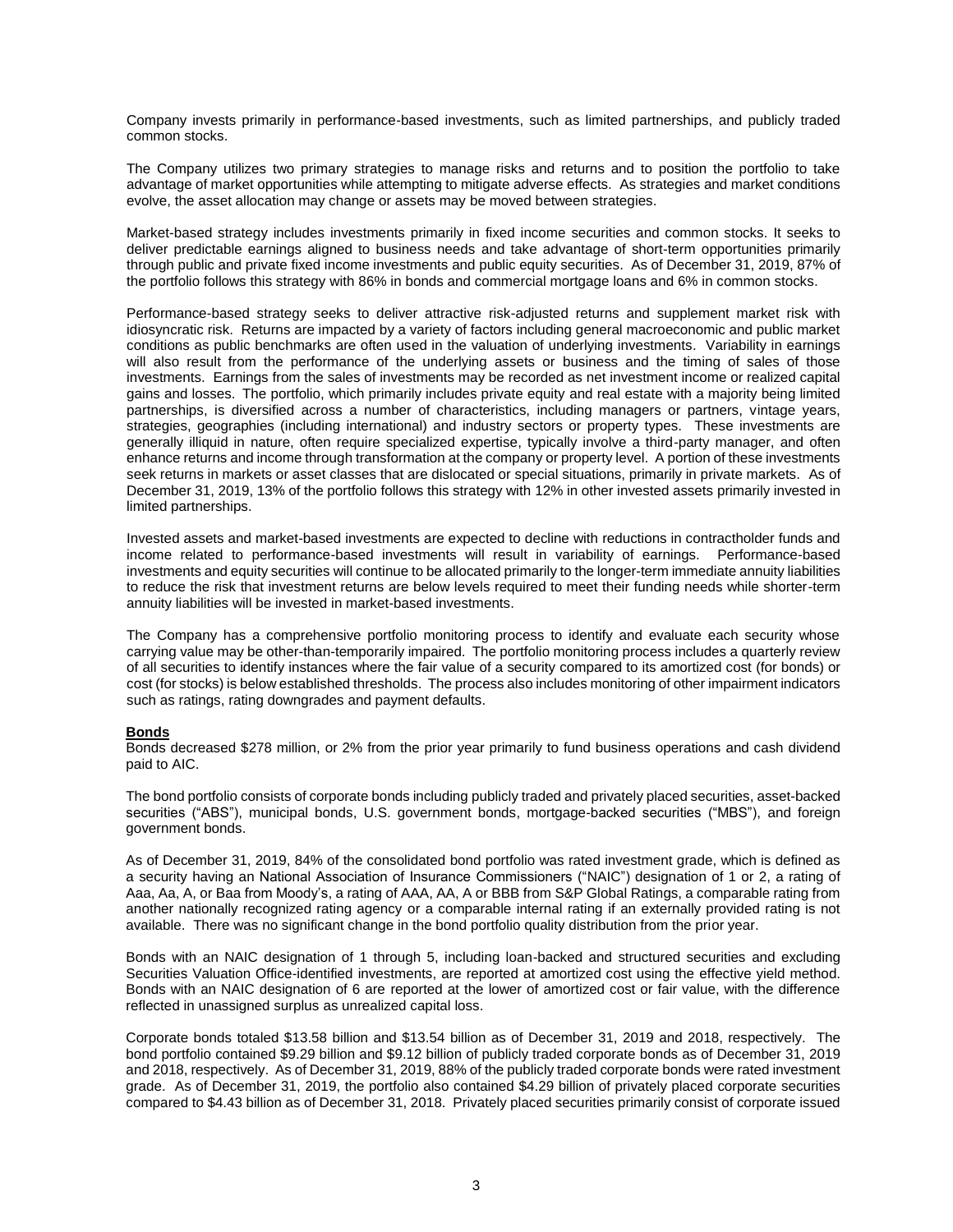senior debt securities that are directly negotiated with the borrower or are in unregistered form. Privately placed corporate obligations contain structural security features such as financial covenants and call protections that provide investors greater protection against credit deterioration, reinvestment risk or fluctuations in interest rates than those typically found in publicly registered debt securities. As of December 31, 2019, 67% of the privately placed securities were rated investment grade.

The bond portfolio also contained \$1.20 billion of ABS as of both December 31, 2019 and 2018. The ABS portfolio includes collateralized debt obligations and consumer and other ABS. Credit risk is managed by monitoring the performance of the underlying collateral. Many of the securities in the ABS portfolio have credit enhancement features such as overcollateralization, subordinated structures, reserve funds, guarantees and/or insurance. As of December 31, 2019, 78% of the ABS securities were rated investment grade.

Municipal bonds totaled \$1.00 billion as of December 31, 2019 compared to \$1.33 billion as of December 31, 2018. The municipal bond portfolio includes general obligations of state and local issuers and revenue bonds (including pre-refunded bonds, which are bonds for which an irrevocable trust has been established to fund the remaining payments of principal and interest). As of December 31, 2019, 100% of the municipal bonds were rated investment grade. The municipal bond portfolio as of December 31, 2019 consisted of 194 issues from 127 issuers. The largest exposure to a single issuer was 11% of the municipal bond portfolio.

U.S. government bonds totaled \$0.73 billion and \$0.61 billion as of December 31, 2019 and 2018, respectively. As of December 31, 2019, 100% of the U.S government bonds were rated investment grade.

As of December 31, 2019 and 2018, \$113 million and \$165 million, respectively, of the bond portfolio were invested in MBS, which consisted of residential MBS ("RMBS") and commercial MBS ("CMBS"). The RMBS portfolio is subject to interest risk, but unlike other fixed income securities, is additionally subject to prepayment risk from the underlying residential mortgage loans. CMBS investments are traditional conduit transactions collateralized by commercial mortgage loans, broadly diversified across property types and geographical area. As of December 31, 2019, 95% of the MBS portfolio was rated investment grade.

Foreign government bonds totaled \$18 million as of December 31, 2019 compared to \$58 million as of December 31, 2018. As of December 31, 2019, 86% of the foreign government bonds were rated investment grade.

The fair value of all bonds was \$17.72 billion and \$17.09 billion as of December 31, 2019 and 2018, respectively. Unrealized net capital gains on the bond portfolio, which are calculated as the difference between statement value and fair value, were \$1.09 billion and \$0.19 billion as of December 31, 2019 and 2018, respectively.

### **Common stocks**

Common stocks decreased \$145 million to \$1.56 billion as of December 31, 2019 primarily driven by rebalancing of equity investments during the year.

### **Mortgage loans on real estate**

Mortgage loans on real estate decreased \$27 million to \$3.20 billion as of December 31, 2019. Mortgage loans are secured by first mortgages on developed commercial real estate. Geographical and property type diversification are key considerations used to manage exposure. Mortgage loans are evaluated for impairment on a specific loan basis through a quarterly credit monitoring process and review of key credit quality indicators. Mortgage loans are considered impaired when it is probable the Company will not collect the contractual principal and interest.

#### **Other invested assets**

Other invested assets decreased \$93 million to \$3.49 billion as of December 31, 2019. Other invested assets primarily consist of limited partnerships which include investments in private equity funds, real estate funds and other funds.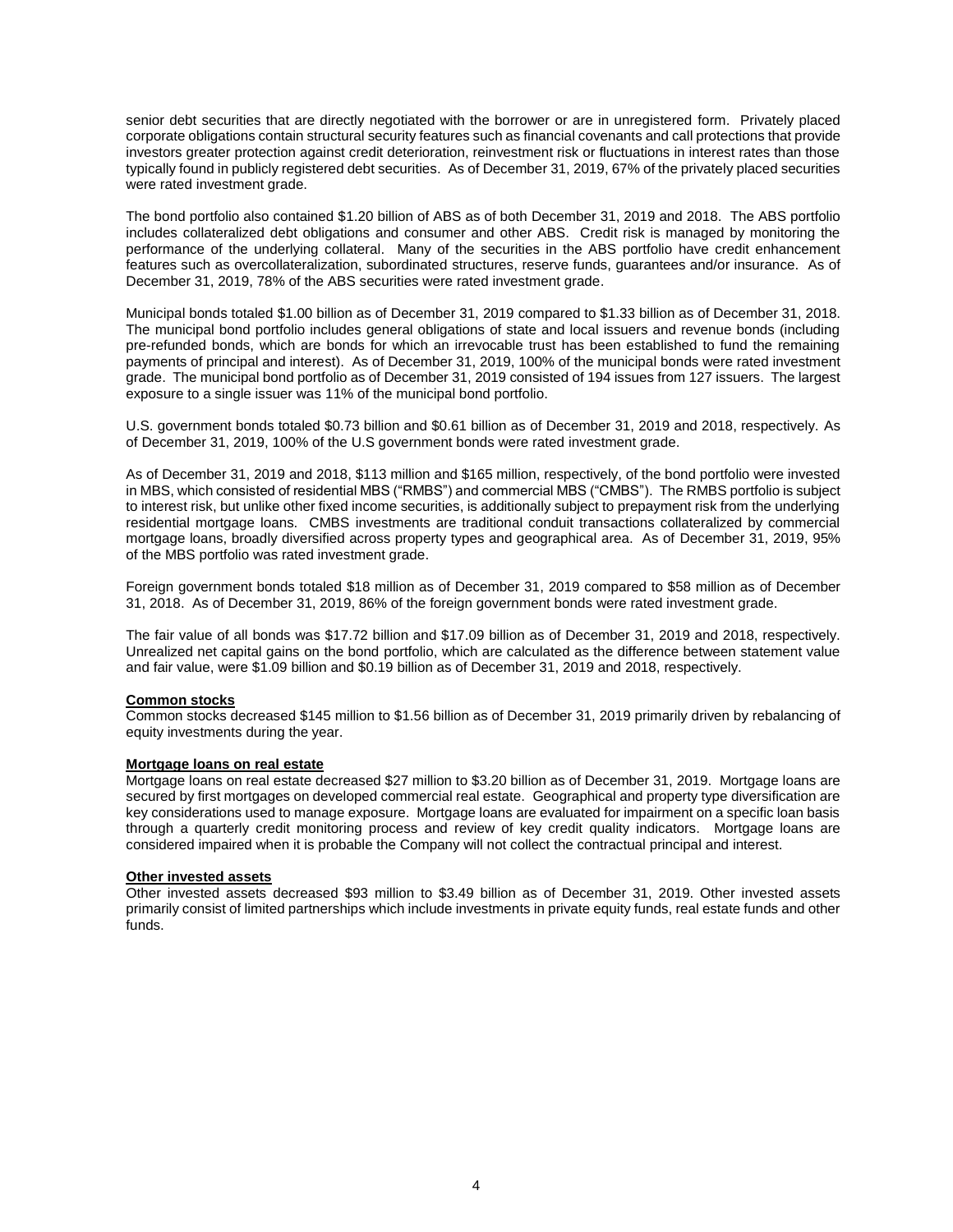## **Off-balance sheet financial instruments**

The contractual amounts of off-balance-sheet financial instruments as of December 31 were as follows:

| (in millions)                                          |     | 2019  |     | 2018  |
|--------------------------------------------------------|-----|-------|-----|-------|
| Commitments to invest in limited partnership interests | -SS | 930   | \$. | 1.041 |
| Other loan commitments                                 |     | 39    | .S  | 97    |
| Commitments to invest in real estate                   |     | $5 -$ | -SS |       |
| Private placement commitments                          |     |       | .S  |       |

Commitments to invest in limited partnership interests represent agreements to acquire new or additional participation in certain limited partnership investments. The Company enters into these agreements in the normal course of business.

Other loan commitments are agreements to lend to a borrower provided there is no violation of any condition established in the contract. The Company enters into these agreements to commit to future loan funding at predetermined interest rates. Commitments have either fixed or varying expiration dates or other termination clauses.

Commitments to invest in real estate represent an agreement to provide additional capital for the development of real estate property. The Company enters into these agreements in the normal course of business.

Private placement commitments represent commitments to purchase private placement debt and private equity securities at a future date. The Company enters into these agreements in the normal course of business.

The contractual amounts represent the amount at risk if the contract was fully drawn upon, the counterparty defaults and the value of any underlying security becomes worthless. The Company does not require collateral or other security to support off-balance-sheet financial instruments with credit risk.

## **Non-investment-grade Investments**

The Company's investment policy allows it to purchase and hold below investment grade securities. The Company believes with quality research and underwriting, these securities complement its broader investment strategy and provide the appropriate level of return for the increased risk.

## **From Separate Accounts**

Separate Accounts assets increased \$210 million, or 8%, to \$2.97 billion as of December 31, 2019. The increase was primarily due to positive investment results. Substantially all of the products are closed to new business and only additional deposits are accepted on existing contracts.

## **Aggregate reserve for life contracts**

| (in millions)                                 | 2019         | 2018         |
|-----------------------------------------------|--------------|--------------|
| Structured settlements                        | \$<br>5,546  | \$<br>5,515  |
| Interest sensitive life ("ISL")               | 5,998        | 5,945        |
| <b>Fixed annuities</b>                        | 3,331        | 3,656        |
| <b>Traditional life</b>                       | 771          | 810          |
| Indexed annuities                             | 886          | 949          |
| Annuity buyouts                               | 610          | 654          |
| Payout annuities                              | 437          | 473          |
| Indexed life                                  | 479          | 432          |
| Modified guaranteed annuity ("MGA") contracts | 271          | 409          |
| Single premium immediate annuities            | 257          | 287          |
| Other                                         | 88           | 81           |
| Total                                         | \$<br>18.674 | \$<br>19,211 |

Aggregate reserves for life contracts decreased \$537 million to \$18.67 billion as of December 31, 2019 and were primarily attributed to the decreases in reserves of \$325 million for fixed annuities, \$138 million for MGA contracts, \$63 million for indexed annuity, \$44 million for annuity buyout, partially offset by an increase in reserves of \$53 million for ISL. The decrease in reserves for fixed annuities and MGA contracts was primarily driven by a decrease in account value as the blocks are in run-off. The decrease in indexed annuities was mostly driven by a decrease in account value. The decrease in reserves for annuity buyouts was primarily due to continued run-off for these closed blocks of business. The increase in reserves for interest sensitive life was primarily driven by AXXX reserve growth.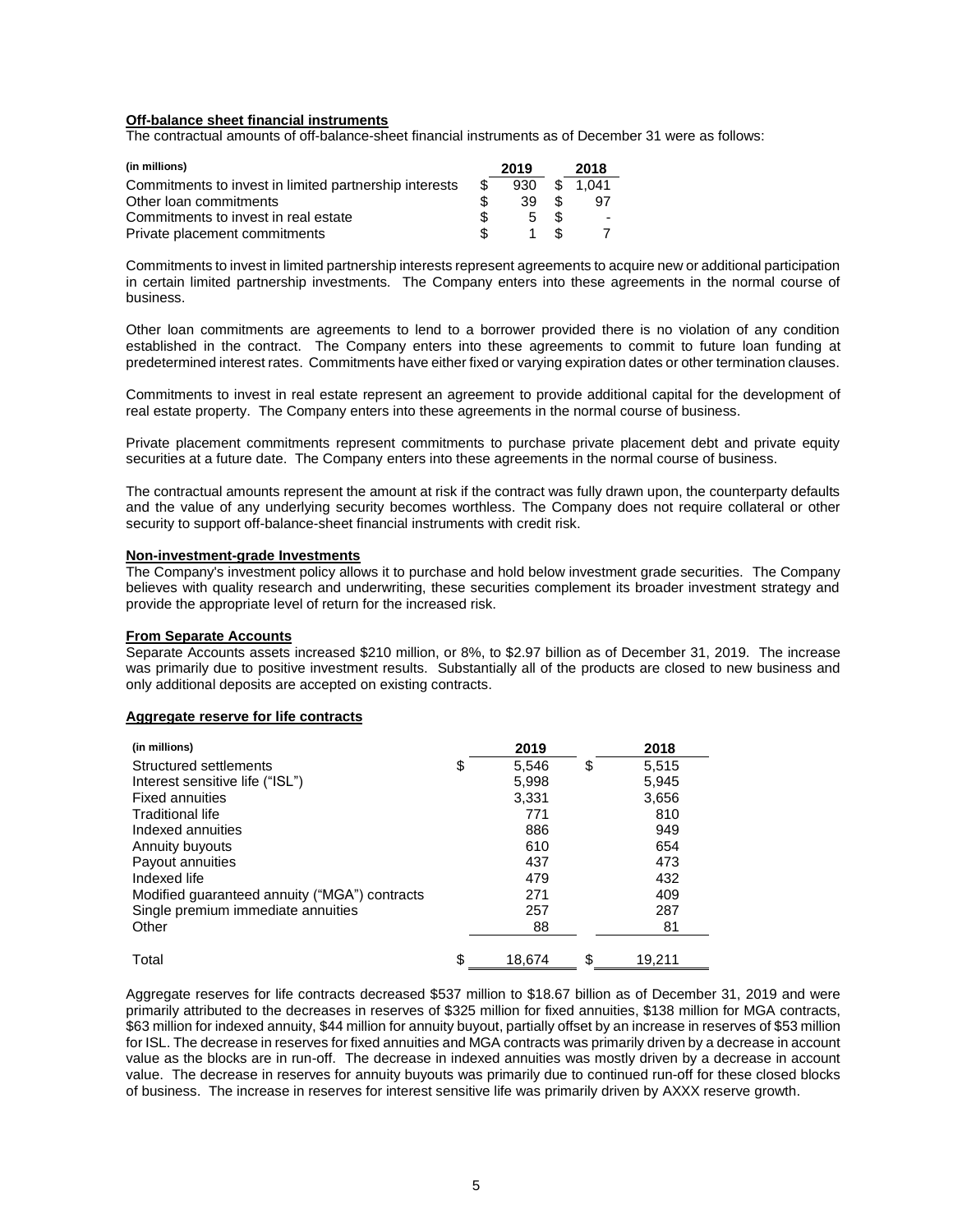## **Liability for deposit-type contracts**

Liability for deposit-type contracts decreased \$148 million to \$1.88 billion as of December 31, 2019 primarily due to run-off of structured settlements and the single premium immediate annuities.

### **Asset valuation reserve**

Asset valuation reserve ("AVR") increased \$101 million, or 11%, to \$1.01 billion as of December 31, 2019 primarily due to an increase in the AVR factors across all investment categories per NAIC Annual Instructions.

## **Capital and surplus**

| (in millions)                                                    |    | 2019  |   | 2018  |
|------------------------------------------------------------------|----|-------|---|-------|
| Capital and surplus, December 31, prior year                     | SS | 3.471 | æ | 3.408 |
| Net income                                                       |    | 487   |   | 342   |
| Change in net unrealized capital gains (losses)                  |    | 36    |   | 44    |
| Change in net unrealized foreign exchange capital gains (losses) |    | (16)  |   | 4     |
| Change in net deferred income tax                                |    | (21)  |   | (13)  |
| Change in nonadmitted assets                                     |    | 36    |   | (85)  |
| Change in AVR                                                    |    | (101) |   | 21    |
| Dividends to stockholders                                        |    | (75)  |   | (250) |
| Capital and surplus, December 31, current year                   |    | 3.817 |   | 3.471 |

Capital and surplus increased \$346 million to \$3.82 billion as of December 31, 2019. The increase was due to the \$487 million in net income, a \$36 million decrease in non-admitted assets and an increase of \$20 million in net unrealized capital gains, partially offset by \$101 million increase in AVR, \$75 million dividends paid to AIC and a \$21 million decrease in net deferred income tax.

## **RESULTS OF OPERATIONS**

| (in millions)                                                                               |    | 2019  |    | 2018  |
|---------------------------------------------------------------------------------------------|----|-------|----|-------|
| Premiums and annuity considerations                                                         | S  | 925   | \$ | 959   |
| Net investment income including interest maintenance reserve ("IMR") amortization           |    | 1,187 |    | 1,201 |
| Commissions and expense allowances on reinsurance ceded                                     |    | 97    |    | 96    |
| Reserve adjustments on reinsurance ceded                                                    |    | (413) |    | (475) |
| Experience refund on reinsurance ceded                                                      |    | 127   |    | 24    |
| Other income                                                                                |    | 80    |    | 73    |
| Total revenue                                                                               |    | 2,003 |    | 1,878 |
| Provision for benefits                                                                      |    | 1,689 |    | 1,644 |
| Commissions and general insurance expenses, including insurance taxes, licenses<br>and fees |    | 303   |    | 347   |
| Net transfers to or (from) Separate Accounts                                                |    | (446) |    | (504) |
| Funds withheld expense                                                                      |    | 31    |    | 23    |
| Total expense                                                                               |    | 1,577 |    | 1,510 |
| Net gain from operations before dividends to policyholders and before                       |    |       |    |       |
| federal income taxes                                                                        |    | 426   |    | 368   |
| Federal and foreign income taxes incurred (excluding tax on capital gains)                  |    |       |    | 8     |
| Net gain from operations after dividends to policyholders and                               |    |       |    |       |
| federal income taxes and before realized capital gains (losses)                             |    | 419   |    | 360   |
| Realized gains (losses), net of IMR and federal income taxes                                |    | 68    |    | (18)  |
| Net income                                                                                  | \$ | 487   | S  | 342   |

# **Net income**

The Company reported net income of \$487 million and \$342 million for 2019 and 2018, respectively. The \$145 million increase in net income was primarily due to \$125 million increase in total revenue and \$86 million increase in realized capital gains, partially offset by \$58 million of transfers from Separate Accounts. The increase in total revenue was primarily due to \$103 million increase in experience refund on reinsurance ceded and \$62 million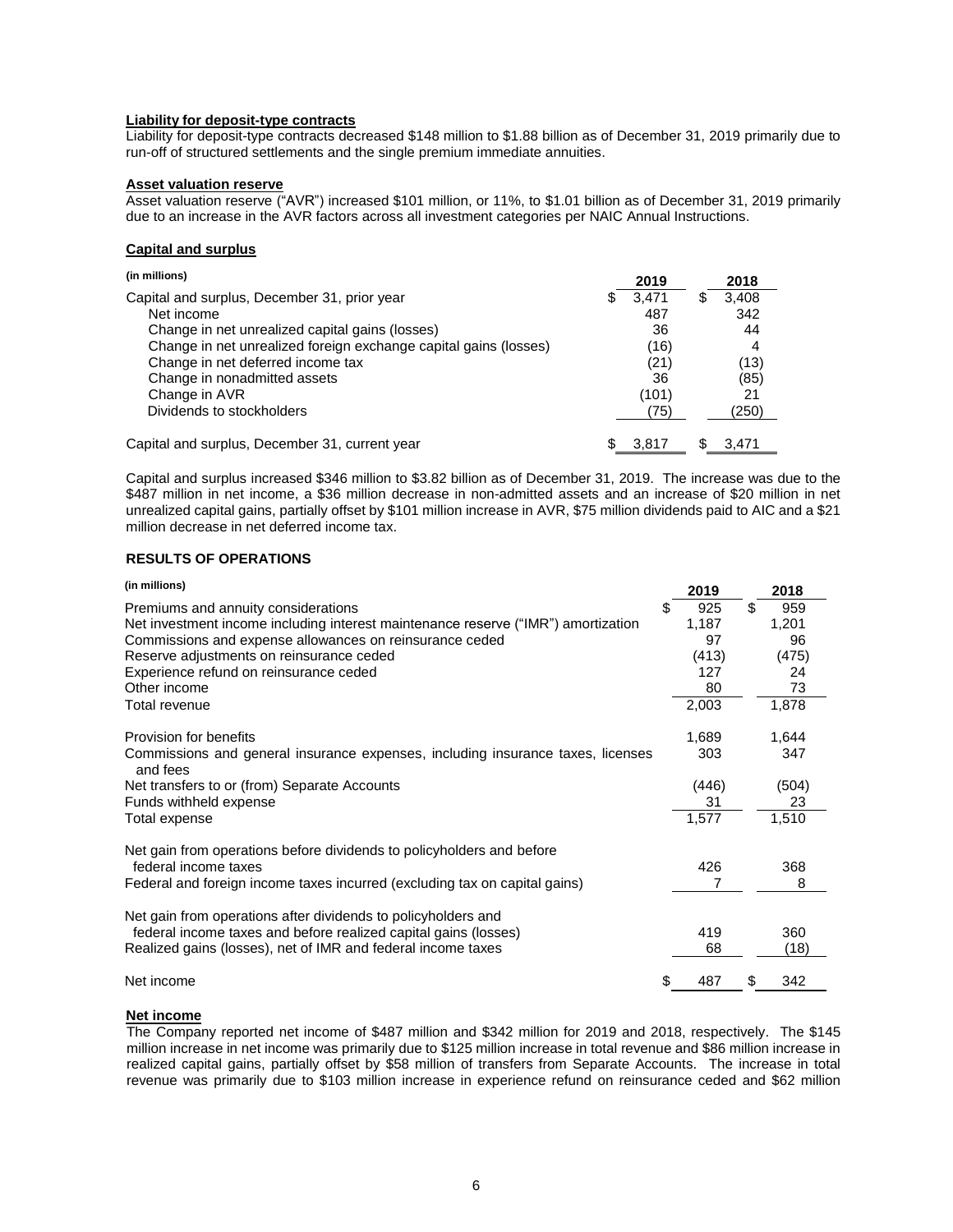decrease in reserve adjustments on reinsurance ceded, partially offset by \$34 million decrease in premiums and annuity considerations and \$14 million decrease in net investment income.

### **Premiums and annuity considerations**

Premiums and annuity considerations decreased \$34 million compared to 2018. The decrease in premiums was primarily due to \$15 million in ISL, \$7 million in traditional life, \$6 million in indexed life and \$4 million in variable life. The overall premiums in the Company is expected to decline as these blocks continue to run off.

## **Net investment income including IMR amortization**

Net investment income including IMR amortization decreased \$14 million, or 1%, primarily attributed to the decrease in income from other invested assets of \$61 million and bonds of \$28 million, partially offset by an increase in income from derivative instruments of \$56 million, common stocks of \$11 million and short-term investments of \$8 million. The decrease in other invested assets was primarily due to lower final distributions received from limited partnerships compared to 2018. The overall decrease in net investment income was primarily due to lower average investment balances.

# **Reserve adjustments on reinsurance ceded**

Reserve adjustments on reinsurance ceded related to a modified coinsurance reinsurance agreement decreased \$62 million to \$413 million in 2019. The decrease is expected to continue as it relates to the closed variable annuity contract.

# **Experience refund on reinsurance ceded**

Experience refund on reinsurance ceded increased \$103 million to \$127 million in 2019. Under the terms of the coinsurance agreement with ALIC Reinsurance Company ("ALIC Re), a wholly-owned subsidiary, an experience refund account balance is calculated as of the last day of each calendar year in accordance with a specific formula defined in the agreement and is payable to the Company provided that certain financial benchmarks are attained. The increase in experience refund in 2019 was driven by favorable mortality and a smaller than expected increase in the funds withheld balance in 2019, primarily due to improved actual to expected mortality experience.

## **Provision for benefits**

Provision for benefits increased \$45 million compared to 2018 primarily due to an increase in change in reserves and death benefits, partially offset by decrease in surrenders, annuity benefits and other contract charges. The increase in change in reserves was mostly attributed to change in account value. Death benefits increased primarily due to higher claim experience on ISL. The decrease in surrenders was primarily driven by fixed annuities due to elevated surrenders in 2018.

# **Realized gains net of IMR and federal income taxes**

The Company recorded realized gains net of IMR and federal income taxes of \$68 million in 2019 compared to a realized loss of \$18 million in 2018. The increase in net realized capital gains was primarily attributed to investment in common stocks of \$58 million, other invested assets of \$28 million and derivatives of \$12 million, partially offset by decrease in bonds of \$12 million. The increase in net realized capital gains for investment in common stocks was primarily due to lower write-downs in 2019 compared to 2018 and higher trading gains on sale.

# **CASH FLOW AND LIQUIDITY**

The following table summarizes cash flow.

| (in millions)                                                   | 2019  | 2018  |
|-----------------------------------------------------------------|-------|-------|
| Net cash from operations                                        | (10)  | (208) |
| Net cash from investments                                       | 650   | 779   |
| Net cash from financing and miscellaneous sources               | (359) | (584) |
| Net change in cash, cash equivalents and short-term investments | 281   | (13)  |

The principal sources of cash from operations were net investment income, premiums, net transfers from Separate Accounts and miscellaneous income. The principal uses were the payment of benefits, commissions and operating expenses and federal income taxes. Negative net cash from operations decreased \$198 million in 2019 compared to 2018 primarily due to the lower benefits and loss related payments.

Cash flows from investments were driven by sales proceeds in excess of new investment purchases. The net cash from investments was primarily attributed to bonds, stocks, other invested assets and mortgage loans. The maturity structure of the Company's bonds, which represent 62% of the Company's total investments, is managed to meet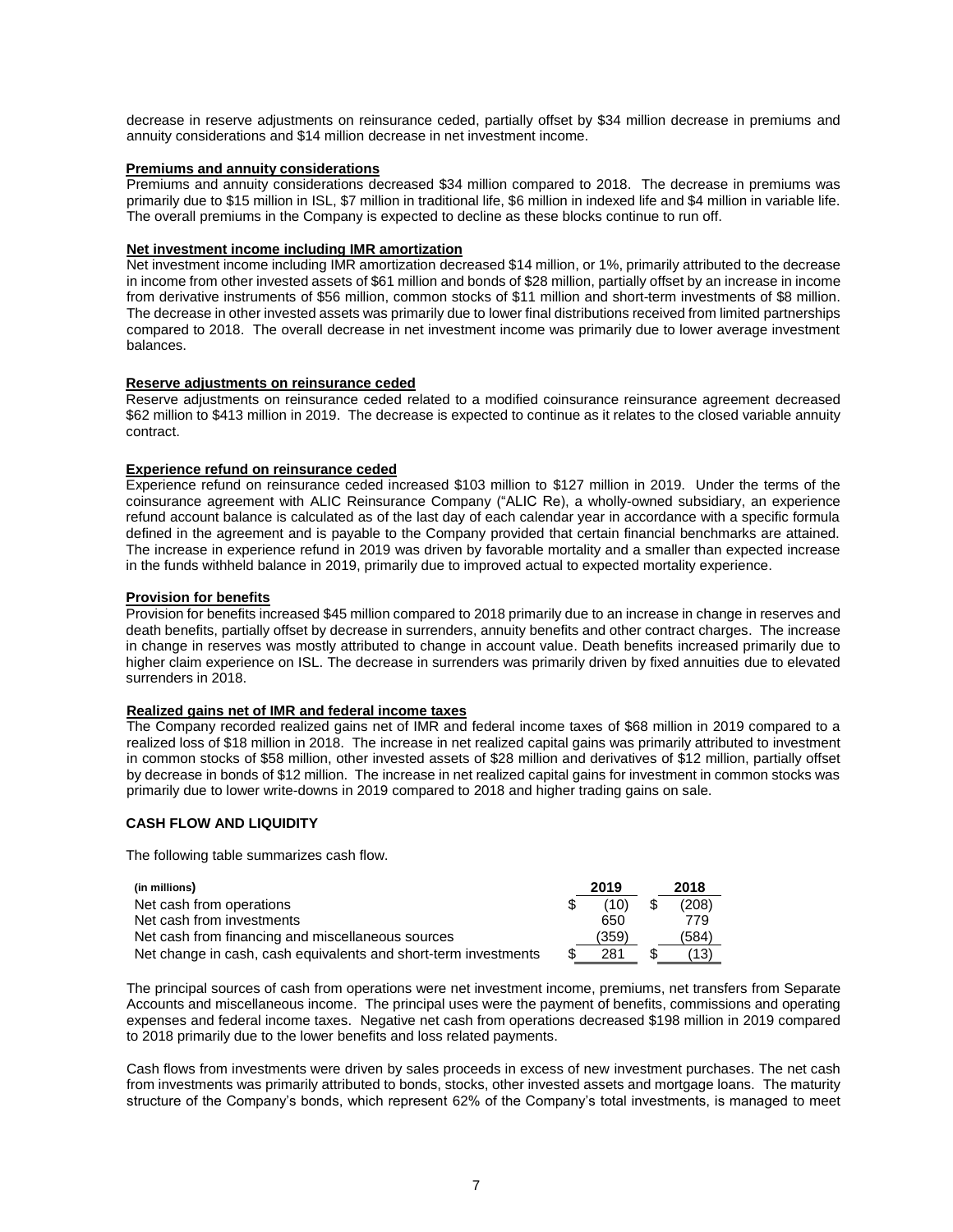the anticipated cash flow requirements of the underlying liabilities. A portion of the diversified product portfolio, primarily fixed deferred annuities and universal life insurance policies, is subject to discretionary surrender and withdrawal by customers.

The negative cash flows from financing and miscellaneous sources decreased \$225 million from the prior year primarily due to lower dividends paid to AIC in 2019 and a decline in net deposits on deposit-type contracts.

Liquidity for life insurance companies is measured by the ability to pay contractual benefits and operating expenses, and fund investment commitments. Annuity reserves, including liability for deposit-type contracts, as of December 31, 2019, excluding Separate Accounts, consisted of \$13.19 billion, or 64%, of total reserves in force. Of the total annuity reserves, including liability for deposit-type contracts, \$9.33 billion, or 65%, are not subject to discretionary withdrawal. The Company maintains a strong liquidity position and is well positioned to meet its policyholders' obligations.

## **Financial strength ratings and outlook**

The Company's financial strength ratings were A+, A+ and A2 by A.M. Best, S&P Global Ratings and Moody's, respectively; all with a stable outlook.

# **Dividend restriction**

The ability of the Company to pay dividends is generally dependent on business conditions, income, cash requirements, receipt of dividends and other relevant factors. More specifically, the Illinois Insurance Code ("Code") provides a two-step process. First, no dividend may be declared or paid except from earned (unassigned) surplus, as distinguished from contributed surplus, nor when the payment of a dividend reduces surplus below the minimum amount required by the Code. Secondly, a determination of the ordinary versus extraordinary dividends that can be paid is formula based and considers net income and capital and surplus, as well as the timing and amounts of dividends paid in the preceding twelve months as specified by the Code. Ordinary dividends to shareholders do not require prior approval of the Illinois Department of Insurance ("IL DOI"). Dividends are not cumulative. As of December 31, 2019, the maximum ordinary dividend that can be declared and paid in 2020 by the Company is limited to \$487 million, less dividends paid during the preceding twelve months measured at that point in time. The payment of a dividend in excess of this amount requires 30 days advance written notice to the IL DOI. The dividend is deemed approved, unless the IL DOI disapproves it within the 30 day notice period. Additionally, any dividend must be paid out of unassigned surplus excluding unrealized appreciation from investments, which for the Company totaled \$648 million as of December 31, 2019, and cannot result in capital and surplus being less than the minimum amount required by law.

# **Risk-based capital**

The NAIC has a uniform capital adequacy standard, referred to as risk-based capital ("RBC"), that serves as one of the solvency monitoring regulatory tools to measure and assess the amount of capital that is appropriate for an insurance company to support its overall business operations in consideration of its size and risk profile. The standard utilizes a formula to calculate a company's minimum capital requirement ("company action level RBC") based on the insurance, business, asset, interest rate, health credit and market risk associated with its business. There is no regulatory action required if a company maintains the total adjusted capital level greater than the company action level RBC. A RBC model law does, however, mandate four levels of regulatory action based on a company's degree of capital impairment. As of December 31, 2019, the Company's total adjusted capital that was significantly above the company action level RBC.

#### **Insurance Regulatory Information System ("IRIS") ratios**

The NAIC has also developed a set of financial relationships or tests known as IRIS to assist state regulators in monitoring the financial condition of insurance companies that require special attention or action. The NAIC analyzes financial data provided by insurance companies using prescribed ratios, each with defined usual range. Additional regulatory scrutiny may occur if a company's ratio results fall outside the usual range for four or more of the twelve ratios. As of December 31, 2019, the Company had one ratio that was outside of the usual range.

## **Reinsurance**

The Company's reinsurance ceded on life insurance in force decreased \$17.50 billion to \$225.25 billion as of December 31, 2019 compared to \$242.75 billion as of December 31, 2018. Of the \$225.25 billion life insurance in force ceded as of December 31, 2019, \$158.19 billion and \$4.40 billion were ceded to ALIC Re and AAC, respectively, while the rest was ceded to unaffiliated reinsurers. Of the \$242.75 billion life insurance in force ceded as of December 31, 2018, \$167.99 billion and \$4.84 billion were ceded to ALIC Re and AAC, respectively, while the rest was ceded to unaffiliated reinsurers. The business ceded to ALIC Re was pursuant to the Amended and Restated Reinsurance Agreement entered into by the Company and ALIC Re effective January 1, 2017. The business ceded to AAC was pursuant to the reinsurance agreement entered into by the Company and AAC effective